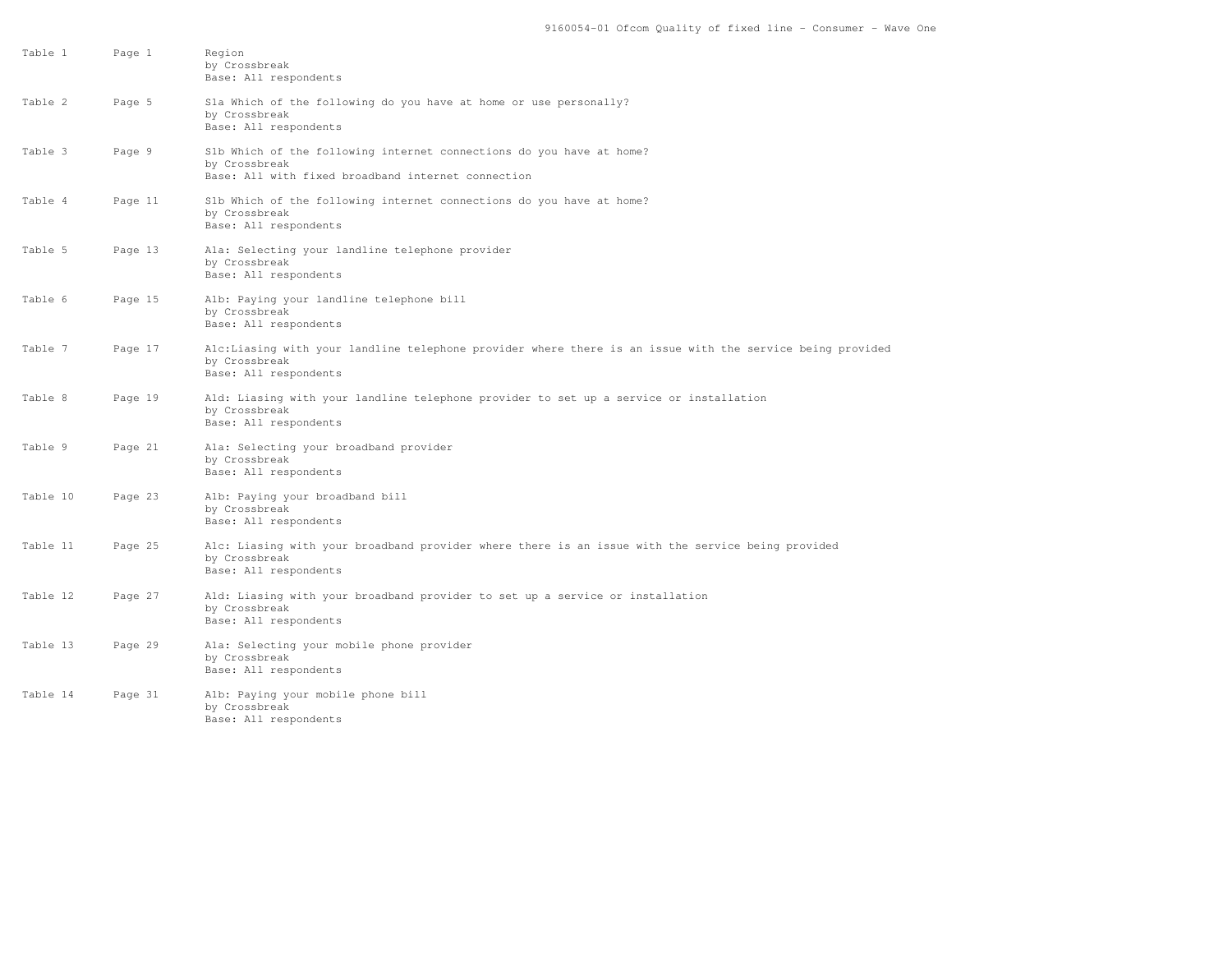| Table 15 | Page 33 | Alc: Liasing with your mobile phone provider where there is an issue with the service being provided<br>by Crossbreak<br>Base: All respondents                                                                                                                                                                                         |
|----------|---------|----------------------------------------------------------------------------------------------------------------------------------------------------------------------------------------------------------------------------------------------------------------------------------------------------------------------------------------|
| Table 16 | Page 35 | Services qualifed<br>by Crossbreak<br>Base: All respondents                                                                                                                                                                                                                                                                            |
| Table 17 | Page 37 | A2: Interviewer code Gender<br>by Crossbreak<br>Base: All respondents                                                                                                                                                                                                                                                                  |
| Table 18 | Page 39 | A3 Can you please tell me your age?<br>by Crossbreak<br>Base: All respondents                                                                                                                                                                                                                                                          |
| Table 19 | Page 46 | A4 Are you yourself? (Employment status)<br>by Crossbreak<br>Base: All respondents                                                                                                                                                                                                                                                     |
| Table 20 | Page 50 | A5a Interviewer code Social Grade<br>by Crossbreak<br>Base: All respondents                                                                                                                                                                                                                                                            |
| Table 21 | Page 54 | A5b Urbanity<br>by Crossbreak<br>Base: All respondents                                                                                                                                                                                                                                                                                 |
| Table 22 | Page 57 | A5b Urbanity<br>by Crossbreak<br>Base: All respondents                                                                                                                                                                                                                                                                                 |
| Table 23 | Page 60 | Clh: How long do you think is a reasonable wait for the earliest possible engineer appointment? Reasonable does not have to mean your 'ideal' situation,<br>but one that would be generally satisfactory to you. Please give your answer in terms of calendar days.<br>by Crossbreak<br>Base: All with landline telephone or broadband |
| Table 24 | Page 64 | Clh: How long do you think is a reasonable wait for the earliest possible engineer appointment? Reasonable does not have to mean your 'ideal' situation,<br>but one that would be generally satisfactory to you. Please give your answer in terms of calendar days.<br>by Crossbreak<br>Base: Experienced Provision                    |
| Table 25 | Page 66 | Clh: How long do you think is a reasonable wait for the earliest possible engineer appointment? Reasonable does not have to mean your 'ideal' situation,<br>but one that would be generally satisfactory to you. Please give your answer in terms of calendar days.<br>by Crossbreak<br>Base: Hypothetical provision                   |
| Table 26 | Page 70 | C2: And what would be an unacceptable length of time to wait? Please give your answer in terms of calendar days.<br>by Crossbreak<br>Base: All respondents                                                                                                                                                                             |
| Table 27 | Page 75 | C2: And what would be an unacceptable length of time to wait? Please give your answer in terms of calendar days.<br>by Crossbreak<br>Base: Experienced Provision                                                                                                                                                                       |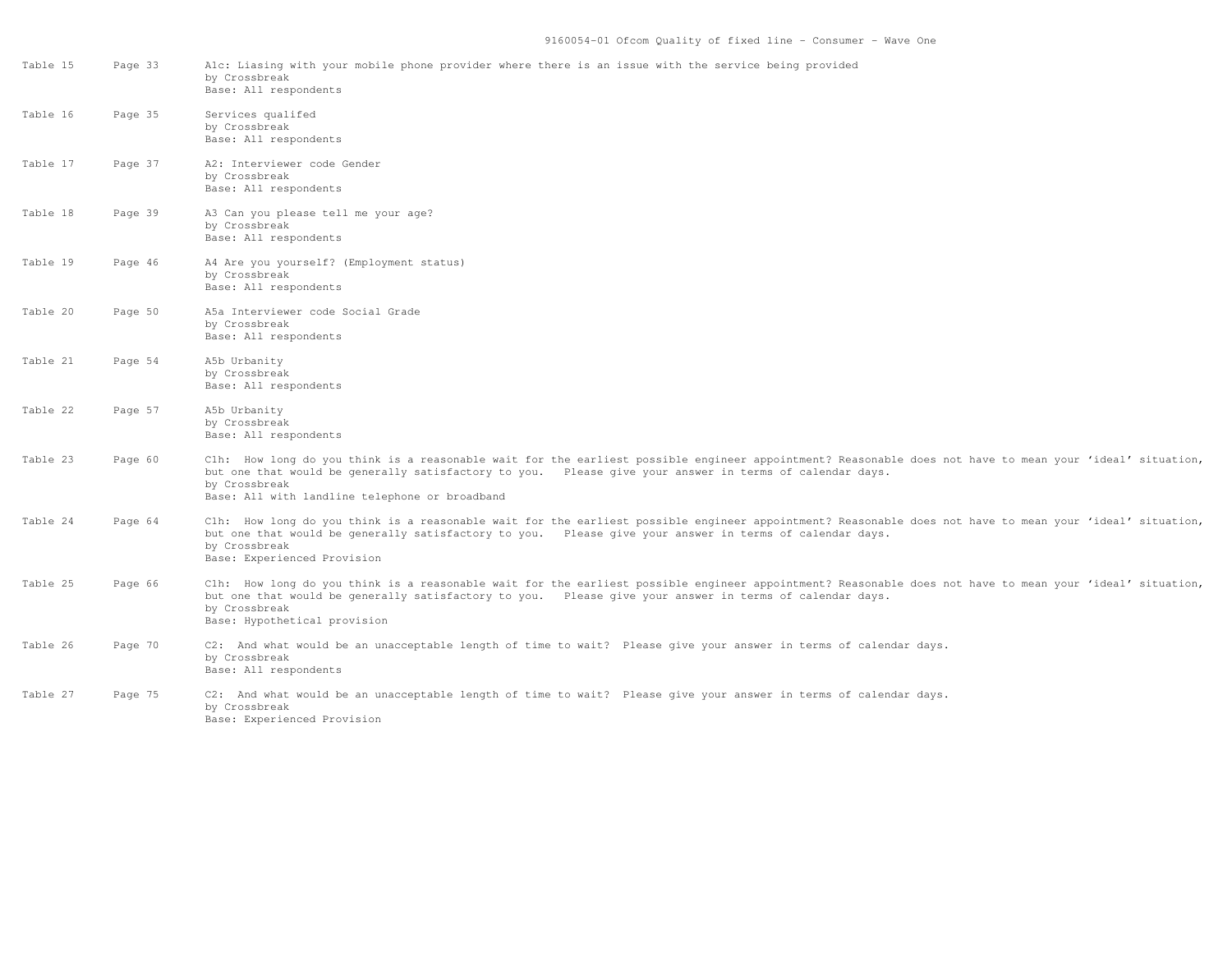| Table 28 | Page 77  | C2: And what would be an unacceptable length of time to wait? Please give your answer in terms of calendar days.<br>by Crossbreak<br>Base: Hypothetical provision                                                                             |
|----------|----------|-----------------------------------------------------------------------------------------------------------------------------------------------------------------------------------------------------------------------------------------------|
| Table 29 | Page 82  | WTP1: Knowing this, would you accept an installation within 16 days for £5 less?<br>by Crossbreak<br>Base: All with landline telephone or broadband                                                                                           |
| Table 30 | Page 84  | WTP2: Would you accept an installation within 14 days for £5 less?<br>by Crossbreak<br>Base: All with landline telephone or broadband                                                                                                         |
| Table 31 | Page 86  | WTP3: Would you accept an installation within 16 days for £10 less?<br>by Crossbreak<br>Base: All with landline telephone or broadband                                                                                                        |
| Table 32 | Page 88  | WTP4: Would you accept an installation within 14 days for £10 less?<br>by Crossbreak<br>Base: All with landline telephone or broadband                                                                                                        |
| Table 33 | Page 90  | WTP5 : Would you be willing to pay £15 more for an installation within 10 days?<br>by Crossbreak<br>Base: All with landline telephone or broadband                                                                                            |
| Table 34 | Page 92  | WTP6: Would you be willing to pay £10 more for an installation within 10 days?<br>by Crossbreak<br>Base: All with landline telephone or broadband                                                                                             |
| Table 35 | Page 94  | WTP7: Would you be willing to pay £5 more for an installation within 10 days?<br>by Crossbreak<br>Base: All with landline telephone or broadband                                                                                              |
| Table 36 | Page 96  | WTP8: Would you be willing to pay £15 more for an installation within 8 days?<br>by Crossbreak<br>Base: All with landline telephone or broadband                                                                                              |
| Table 37 | Page 98  | WTP9: Would you be willing to pay £10 more for an installation within 8 days?<br>by Crossbreak<br>Base: All with landline telephone or broadband                                                                                              |
| Table 38 | Page 100 | WTP10 : Would you be willing to pay £5 more for an installation within 8 days?<br>by Crossbreak<br>Base: All with landline telephone or broadband                                                                                             |
| Table 39 | Page 102 | C3a: Which of the following best describes why you would be unwilling to accept a slower installation at a cheaper price?<br>by Crossbreak<br>Base: All with landline telephone or broadband who are unwilling to accept slower installation. |
| Table 40 | Page 105 | C3b: At what price would you need the installation to be reduced for you to accept a 14 day installation?<br>by Crossbreak<br>Base: All with landline telephone or broadband who are unwilling to accept slower installation.                 |
| Table 41 | Page 107 | C4a: Which of the following best describes why you would be unwilling to pay a high price for faster installation?<br>by Crossbreak<br>Base: All with landline telephone or broadband who are unwilling to accept slower installation.        |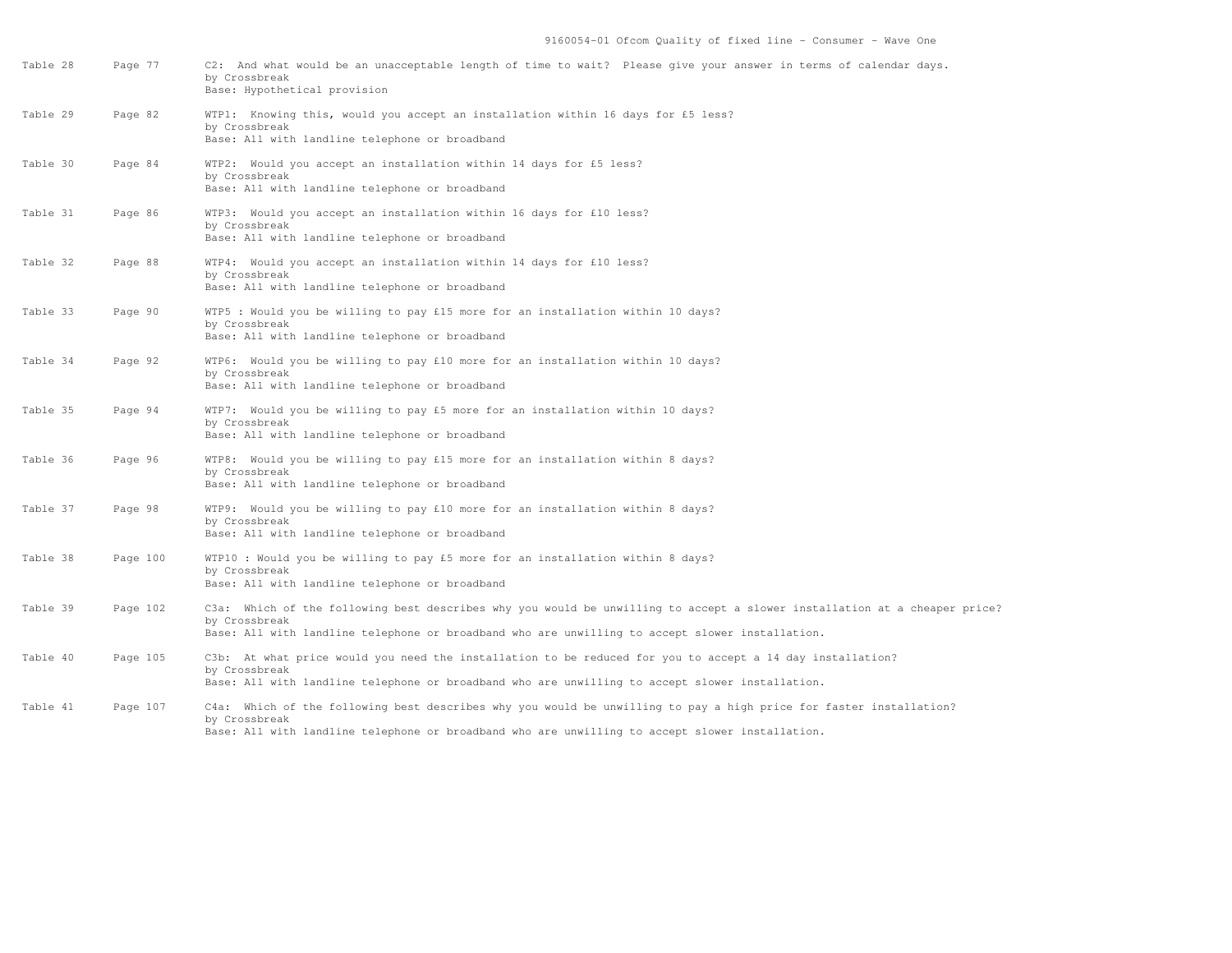| Table 42 | Page 111 | C4b: At what price would you be willing to pay for an installation in 8 days<br>by Crossbreak<br>Base: All with landline telephone or broadband who are unwilling to accept slower installation.                                                                                                                                      |
|----------|----------|---------------------------------------------------------------------------------------------------------------------------------------------------------------------------------------------------------------------------------------------------------------------------------------------------------------------------------------|
| Table 43 | Page 114 | C5b: How long do you think it would have been reasonable to wait for the fault to be fixed? 'Reasonable' does not have to mean your 'ideal' situation,<br>but one that would be generally satisfactory to you. Please give your answer in terms of calendar days<br>by Crossbreak<br>Base: All with Landline or Broadband             |
| Table 44 | Page 118 | C5b: How long do you think it would have been reasonable to wait for the fault to be fixed? 'Reasonable' does not have to mean your 'ideal' situation,<br>but one that would be generally satisfactory to you. Please give your answer in terms of calendar days<br>by Crossbreak<br>Base: Experienced Loss of Landline or Broadband  |
| Table 45 | Page 120 | C5b: How long do you think it would have been reasonable to wait for the fault to be fixed? 'Reasonable' does not have to mean your 'ideal' situation,<br>but one that would be generally satisfactory to you. Please give your answer in terms of calendar days<br>by Crossbreak<br>Base: Hypothetical loss of landline or broadband |
| Table 46 | Page 124 | C6 : And what would be an unacceptable length of time to wait? Please give your answer in terms of calendar days<br>by Crossbreak<br>Base: All with landline telephone or broadband                                                                                                                                                   |
| Table 47 | Page 128 | C6 : And what would be an unacceptable length of time to wait? Please give your answer in terms of calendar days<br>by Crossbreak<br>Base: Experienced Loss of Landline or Broadband                                                                                                                                                  |
| Table 48 | Page 130 | C6 : And what would be an unacceptable length of time to wait?.Please give your answer in terms of calendar days<br>by Crossbreak<br>Base: Hypothetical loss of landline or broadband                                                                                                                                                 |
| Table 49 | Page 134 | LOS.WTP1: Knowing this, having lost service would you accept a repair within 3 days for £5 off your next bill?<br>by Crossbreak<br>Base: All with landline telephone or broadband                                                                                                                                                     |
| Table 50 | Page 136 | LOS.WTP2: Having lost service would you accept a repair within 3 days for £10 off your next bill?<br>by Crossbreak<br>Base: All with landline telephone or broadband                                                                                                                                                                  |
| Table 51 | Page 138 | LOS.WTP5 : Having lost service would you pay £15 for a repair within 1 day?<br>by Crossbreak<br>Base: All with landline telephone or broadband                                                                                                                                                                                        |
| Table 52 | Page 140 | LOS.WTP6: Having lost service would you pay £10 for a repair within 1 day?<br>by Crossbreak<br>Base: All with landline telephone or broadband                                                                                                                                                                                         |
| Table 53 | Page 142 | LOS.WTP7: Having lost service would you pay £5 for a repair within 1 day?<br>by Crossbreak<br>Base: All with landline telephone or broadband                                                                                                                                                                                          |
| Table 54 | Page 144 | LOS.WTP8: Having lost service would you pay £15 for a repair on the same day?<br>by Crossbreak<br>Base: All with landline telephone or broadband                                                                                                                                                                                      |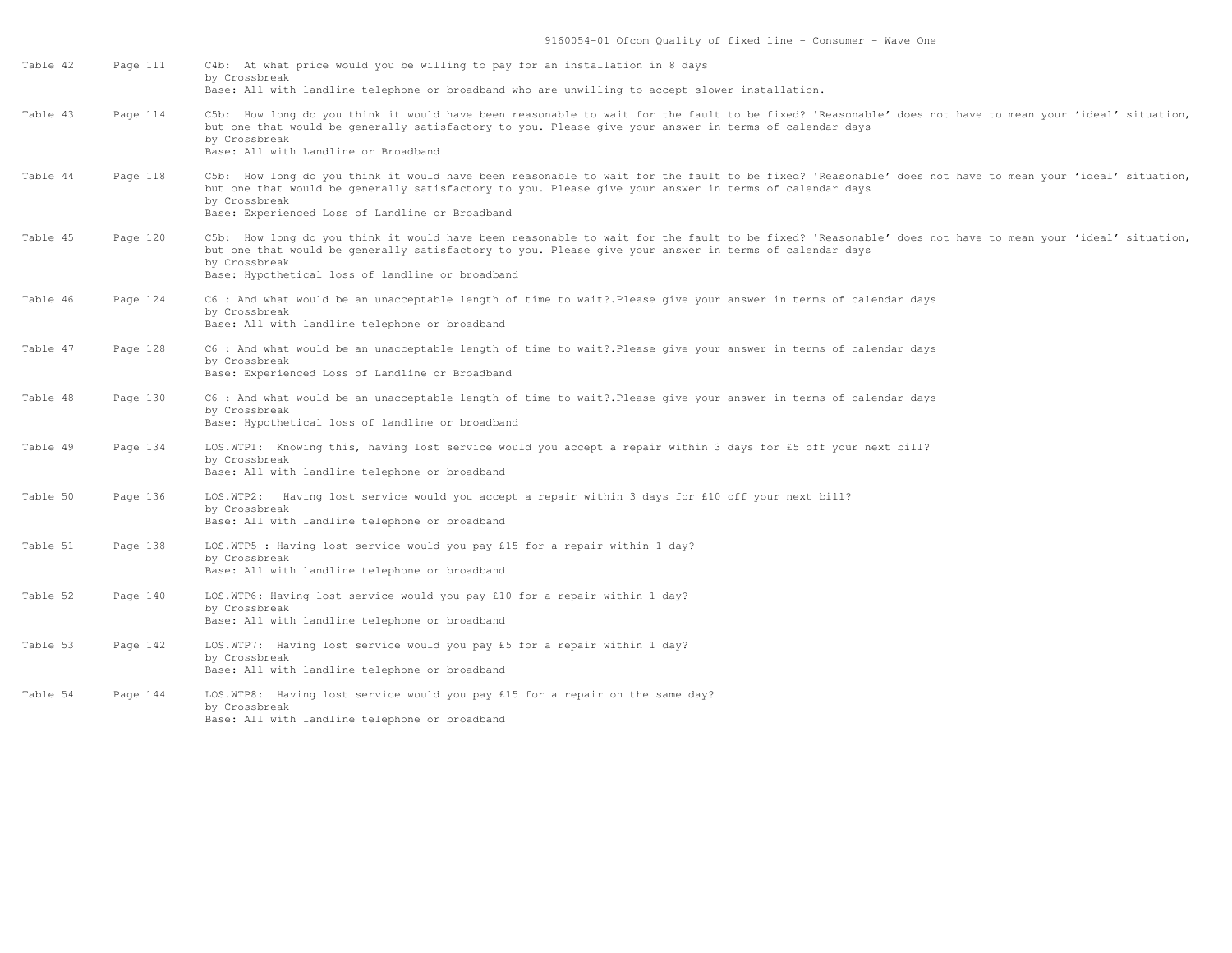| Table 55 | Page 146 | LOS.WTP9: Having lost service would you pay £10 for a repair on the same day?<br>by Crossbreak<br>Base: All with landline telephone or broadband                                                                                               |
|----------|----------|------------------------------------------------------------------------------------------------------------------------------------------------------------------------------------------------------------------------------------------------|
| Table 56 | Page 148 | LOS.WTP10 : Having lost service would you pay £5 for a repair on the same day?<br>by Crossbreak<br>Base: All with landline telephone or broadband                                                                                              |
| Table 57 | Page 150 | C7a: Which of the following best describes why you would be unwilling to accept a slower repair time for a discount off your next bill?<br>by Crossbreak<br>Base: All unwilling to accept a slower repair time                                 |
| Table 58 | Page 152 | C7b: How much would you want off your next bill if you needed to wait 3 days for a repair?<br>by Crossbreak<br>Base: Discount insufficient                                                                                                     |
| Table 59 | Page 154 | C8a: Which of the following best describes why you would be unwilling to pay a price for a faster repair?<br>by Crossbreak<br>Base: All unwilling to pay a price for a faster repair                                                           |
| Table 60 | Page 158 | C8b: At what price would you be willing to pay for a repair within 1 day?<br>by Crossbreak<br>Base: Prices to high for faster repair                                                                                                           |
| Table 61 | Page 159 | C10 :This time there is a loss of service on your mobile phone network, in an area<br>where you'd normally have good reception. How long do you think it is reasonable for the maximum wait until your provider has successfully resolved the  |
| fault?   |          | by Crossbreak<br>Base: All with a mobile phone                                                                                                                                                                                                 |
| Table 62 | Page 163 | C11: And what would be an unacceptable length of time to wait? Please give your answer in terms of hours.<br>by Crossbreak<br>Base: All with a mobile phone                                                                                    |
| Table 63 | Page 167 | C10 :This time there is a loss of service on your mobile phone network, in an area<br>where you'd normally have good reception. How long do you think it is reasonable for the maximum wait until your provider has successfully resolved the  |
| fault?   |          | by Crossbreak<br>Base: Experienced Loss of service for Mobile                                                                                                                                                                                  |
| Table 64 | Page 169 | C11: And what would be an unacceptable length of time to wait? Please give your answer in terms of hours.<br>by Crossbreak<br>Base: Experienced Loss of service for Mobile                                                                     |
| Table 65 | Page 171 | C10 : This time there is a loss of service on your mobile phone network, in an area<br>where you'd normally have good reception. How long do you think it is reasonable for the maximum wait until your provider has successfully resolved the |
| fault?   |          | by Crossbreak<br>Base: Hypothetical loss of Mobile phone                                                                                                                                                                                       |
| Table 66 | Page 175 | C11: And what would be an unacceptable length of time to wait? Please give your answer in terms of hours.<br>by Crossbreak<br>Base: Hypothetical loss of Mobile phone                                                                          |
| Table 67 | Page 179 | F1: Is your home?<br>by Crossbreak<br>Base: All respondents                                                                                                                                                                                    |